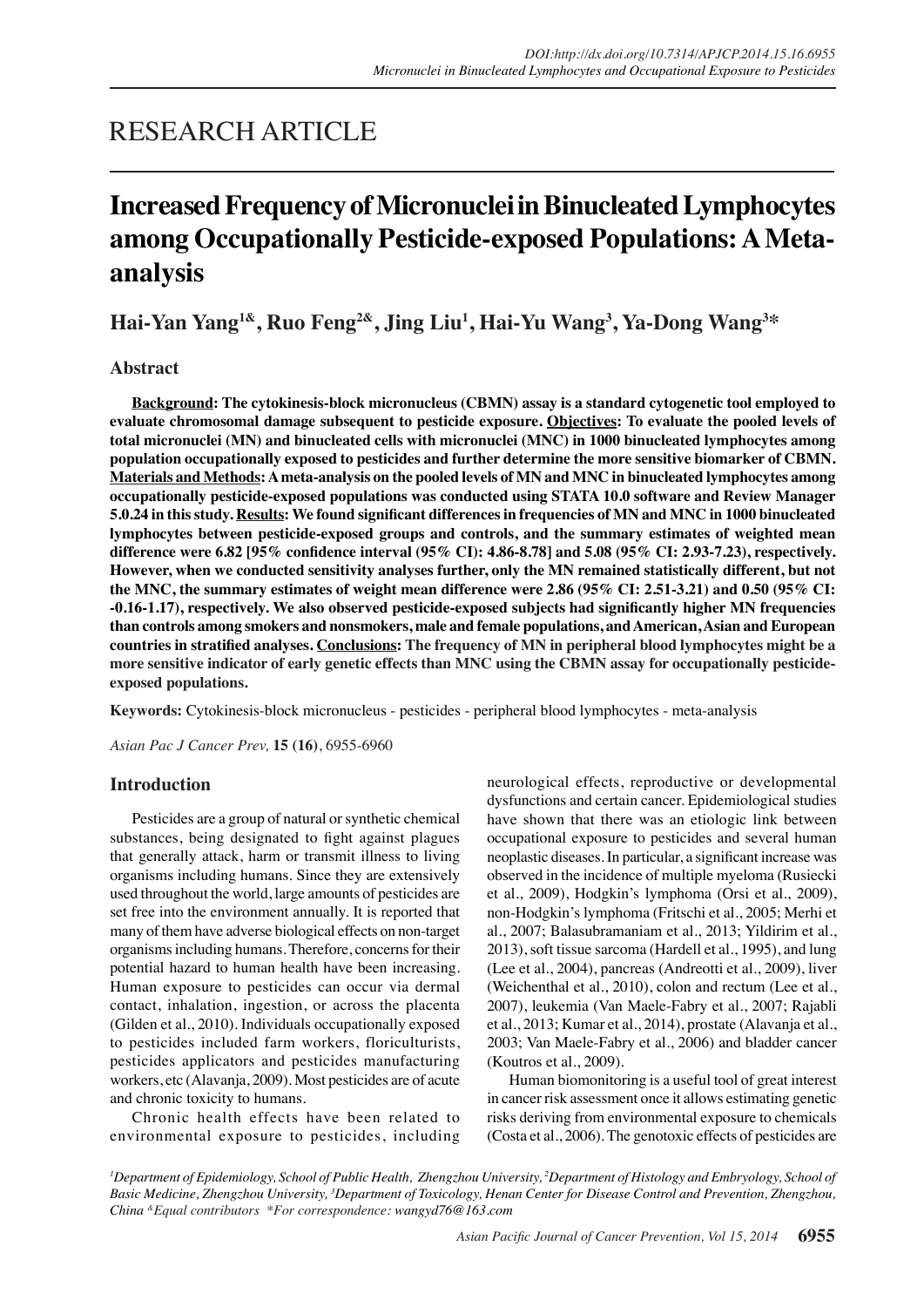#### *Hai-Yan Yang et al*

primary factors for carcinogenesis, and thus, cytogenetic biomonitoring will become useful in human population occupationally exposed to pesticides. Recently, many biomonitoring studies have investigated biomarkers of cytogenetic damage including chromosomal aberrations (CA), sister chromatids exchange (SCE) and cytokinesisblock micronucleus (CBMN) among pesticide-exposed population. Among them, CBMN in human peripheral blood lymphocytes is one of the most extensively studied biomarkers of cytogenetic damage (Bolognesi et al., 2011). However, a single study with relatively small sample may not be sufficient to present a robust evidence of the relationship between pesticides exposure and increased frequencies of CBMN in human peripheral blood lymphocytes. Moreover, various types of study populations and study designs may also have contributed to diversify the findings. Meta-analysis represents the ideal statistical tools for calculating pooled estimates of a biomarker using data from different studies, which seems to be one of the most informative ways to extract information from different studies on biomarkers when the evidence from single study is too sparse to provide definite conclusions (Taioli et al., 2002). Therefore, we collected the published data to evaluate the validation of CBMN in human peripheral blood lymphocytes as cytogenetic biomarkers of occupationally pesticideexposed population comprehensively.

## **Materials and Methods**

#### *Literature source and analytical methods*

We searched the databases of Medline/PubMed, EMBASE and web of science, using the combinations of the following key words: "micronucleus", "pesticide", "insecticide", "fungicide", "herbicide", "farmer", "floriculturist" and "lymphocyte", the ending date of searched publications was December 31, 2013. A cited reference search of the retrieved papers was conducted, and further publications were also identified by retrieving the bibliographies of the retrieved papers.

Criteria of literature inclusion: *(1)* The papers should be published in English; *(2)* The genetic damage was assessed by CBMN assay in human peripheral blood lymphocytes; *(3)* The papers should include occupational exposure to pesticides and the frequency of MN or MNC in peripheral blood lymphocytes; *(4)* The paper must offer the exposed group and control group; *(5)* The paper must offer the size of the sample, arithmetic means and standard deviations (SD) or the information that can help infer the results; (5) When more than one article was identified for the same study population, we included the most recent population or publication including more information. Accordingly, reviews and repeated or overlapping literatures were excluded.

In total, 36 published studies were identified with the frequencies of CBMN in peripheral blood lymphocytes of occupationally pesticide-exposed population. We reviewed all papers in accordance with the criteria defined above and excluded ten overlapping articles, one review and two papers that did not offer full information. Therefore, twenty-three studies were determined to enter

our study. Among them, twenty-two studies focused on MN and twelve studies focused on MNC.

#### *Data extraction*

Two data managers tabulated the data first, and then inputted them to an electronic database, independently. The following information was extracted from the studies: authors, publishing year, arithmetic means and standard deviations, sample size of exposed group and control group, origin of country, study design, statistical test, duration and stratified factors.

We calculated the summary arithmetic means and standard deviations, if the study provided stratum information. Several characteristics of individual study were summarized in Table 1.

#### *Quantitative data synthesis*

To evaluate the association between CBMN frequency and occupational exposure to pesticides, we performed a meta-analysis of identified studies. Data were combined using either a fixed-effects model or a random-effects model (DerSimonian et al., 1986). The Cochrane Q statistics test was carried out for the assessment of heterogeneity. A fixed-effects model is employed when the effects are assumed to be homogenous, while a randomeffects model is employed when they are heterogeneous. We computed the weighted mean difference and 95% confidence interval (95% CI) for each study. Publication bias was concerned in this meta-analysis. The presence of publication bias signified that non-significant or negative finding remained unpublished. The funnel plot was drawn to evaluate publication bias and Egger's test was used to test the funnel plot symmetry (DerSimonian et al., 1986; Egger et al., 1997). Begg's rank correlation test was employed to check the publication bias as well (Begg et al., 1994).

All of the statistical analyses were conducted with STATA 10.0 software package (Stata Corporation, College Station, Texas) and Review Manager (Version 5.0.24, The Cochrane Collaboration). All the tests were two-sided, and a P value of less than 0.05 for any test or model was considered to be statistically significant.

#### **Results**

#### Meta-analysis databases

We established a database according to the extracted information from each article. General information of included studies was listed in Table 1. It indicates first author, year of publication, exposure of pesticides, duration, outcome measure, origin of country, study design, covariate accounted for and statistical test. There were a total of 22 studies with 1278 exposed individuals and 1026 controls concerning MN frequency (Figure 1A) and 12 studies with 880 exposed individuals and 560 controls concerning MNC frequency (Figure 1B).

#### *Test of heterogeneity*

Table 2 shows the association between CBMN frequency and exposure to pesticides. The heterogeneity of studies on MN and MNC was analyzed for the 23 studies.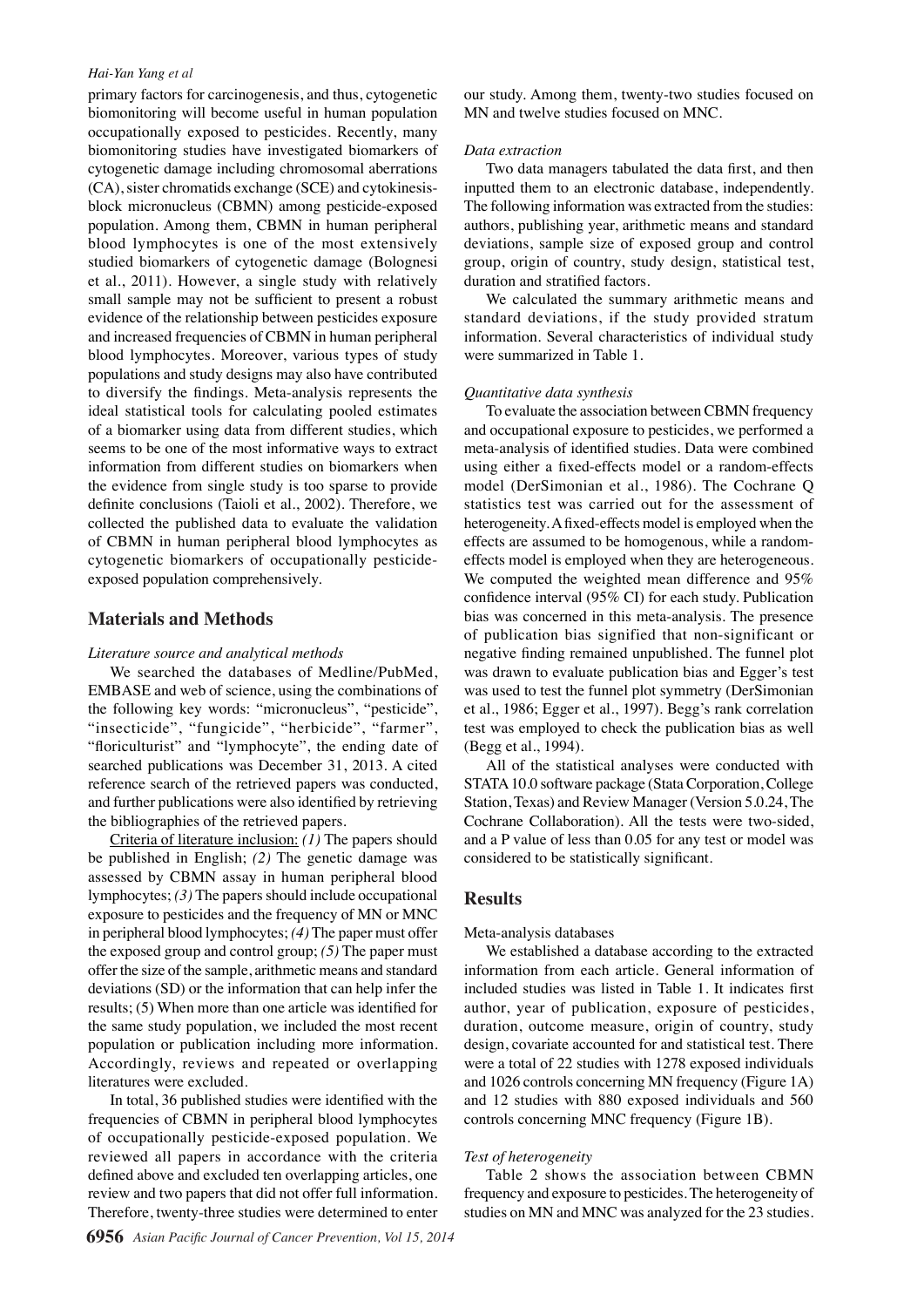The results showed that there was not heterogeneity for meta-analysis on MN in female population. Thus, we computed the summary estimate of weighted mean difference for it with a fixed-effects model. The rest had heterogeneity with P value being less than 0.05. Therefore, we analyzed the summary estimates of weighted mean difference for them with a random-effects model.

*Quantitative data synthesis*

Table 2 indicates the summary estimates of weighted mean difference of the frequencies of MN and MNC, There were statistically significant differences in the frequencies of MN and MNC in peripheral blood lymphocytes between pesticide-exposed group and control, and the summary estimates of weighted mean difference were 6.82 (95%

|  |  | Table 1. General Information of the Studies Included in this Meta-analysis |  |  |
|--|--|----------------------------------------------------------------------------|--|--|
|--|--|----------------------------------------------------------------------------|--|--|

| Author                | Year | Exposure to pesticide                                                               | Outcome<br>measure     | Duration<br>$(Mean \pm SD)$           | Country                          | Study design                                                      | Covariates<br>accounted for                                | Statistical test                                  |            |  |
|-----------------------|------|-------------------------------------------------------------------------------------|------------------------|---------------------------------------|----------------------------------|-------------------------------------------------------------------|------------------------------------------------------------|---------------------------------------------------|------------|--|
| Ali et al             | 2008 | Carbamate, pyrethroid, and<br>Organophosphate                                       | MN<br>and MNC          | $10.26 \pm 6.14$<br>years             | Pakistan                         | Retrospective                                                     | Age and duration                                           | Mann-Whitney U tests                              |            |  |
| Bhalli et al          | 2006 | Complex mixtures<br>of pesticides                                                   | MN<br>and MNC          | 13.48±3.84<br>years                   | Pakistan                         | Retrospective                                                     |                                                            | Smoking and duration Mann-Whitney U test          |            |  |
| Bolognesi et al       | 1993 | Complex mixture<br>of compounds                                                     | <b>MN</b>              | $25.3 \pm 13.23$<br>years             | Italy                            | Retrospective                                                     | Age, sex, smoking<br>and duration                          | Poisson regression<br>analysis                    |            |  |
| Bolognesi et al       | 2004 | Complex mixture<br>of pesticides                                                    | <b>MNC</b>             | $26.35 \pm 14.46$<br>years            | Italy                            | Retrospective                                                     |                                                            | Sex, age and smoking Mann-Whitney U test          |            |  |
| Bolognesi et al       | 2009 | Glyphosate and<br>other pesticides                                                  | MN<br>and MNC          | Unknown                               | Colombia                         | Prospective                                                       | Region, sex and age                                        | One-way ANOVA                                     | 100.0      |  |
| Coskun et al          | 2011 | Mixing of pesticides                                                                | <b>MN</b><br>and MNC   | U <sub>1</sub> 100YO                  | Turkey                           | Retrospective Age and sex                                         |                                                            | Student's t-test                                  |            |  |
| Costa et al           | 2006 | Insecticides, Rodenticide,<br>Acaricides and Herbicides                             | <b>MN</b>              | $15+13$<br>years                      |                                  |                                                                   | Portuga <b>6.3</b> Retrospe <b>10e1</b> \$ex and analyting | Analysis of variance                              |            |  |
| Costa et al           | 2011 | Fungicides, Insecticides,<br>Herbicides and Aphicides                               | MN                     | $23.0 \pm 16.1$<br>yz <sub>45.0</sub> | Portugal                         | Retrospective                                                     | Sex and smoking                                            | Mann-Whitney tests<br>25.0                        | 7!<br>30.0 |  |
| Davies et al          | 1998 | Farmworkers                                                                         | <b>MN</b><br>and MNC   | 7.33 years<br>$(range:1-24)$          | <b>British</b>                   | Retrospective<br>46.8                                             | Duration, age, folate<br>neat, coffee and                  | ANOVA and Student's<br>t-test                     |            |  |
| Figgs et al.          | 2000 | 2, 4-dichloropheno-<br>xyacetic acid                                                | <b>MN</b>              | Unknown<br>50.0                       | 56.3<br><b>USA</b>               | Prospective                                                       | vaccination<br>ecent<br>Jnknown<br>54.2                    | t-test                                            | 50         |  |
| Garaj-Vrhovac et al   | 2002 | Atrazine, alachlor, cyanazine,<br>2, 4-dichlorophenoxyacetic-<br>acid and malathion | MN                     | $22.25$ years<br>$(range:4-30)$       | Croatia                          | Retrospective                                                     | <b><i><u>Smoking</u></i></b>                               | $31.3$ and test                                   | 30.0       |  |
| Joksic et al          | 1997 | Herbicide and Fungicide                                                             | <b>MN</b>              | $12.1 \pm 6.02$<br>y25.0              |                                  | Yugoslavia Prospective                                            | Jnknown                                                    | Wilcoxon rank-sum test2!                          |            |  |
| Kehdy et al           | 2007 | Several pesticides                                                                  | <b>MN</b><br>and MNC   | $5.28 \pm 3.23$<br>years              | <b>Brazil</b>                    | 1 Retrospe <b>38:0</b>                                            | Age, smoking.<br>lrink<br>$\frac{1}{2}$ 3.7<br>lurat       | is of covariance<br>Analy<br>31.3                 | 30.0       |  |
| Lucero et al          | 2000 | Complex mixture<br>of pesticides                                                    | MN<br>and MNC          | $9.82 \pm 8.08$<br>years 0            | Spain                            | Retrospective                                                     | Age,<br>moking and<br>duration                             | One-way analysis of<br>covariance                 |            |  |
| Marquez et al         | 2005 | Insecticides, Fungicide<br>and Herbicide                                            | <b>MN</b><br>and MNC   | $8.0 + 4.8$<br>years                  | Chile<br>ゼ                       | Retrospective                                                     | Smoking and duration                                       | Mann-Whitney U test                               | None       |  |
| Pasquini et al        | 1996 | Insecticides, Herbicides<br>and Fungicides                                          | <b>MN</b>              | 18.35±12.42                           | Italy                            | $\tilde{\mathbf{E}}$ Retrospecti $\tilde{\mathbf{E}}$             | Age, smolling and<br>duration                              | Viiance analysis                                  |            |  |
| Pastor et al          | 2003 | Insecticides, Fungicides,<br>Herbicides and<br><b>Bactericides</b>                  | MN<br>and MNC          | years                                 | Poland and<br>Hungary $\epsilon$ | years To To To To 13.92±9.11 Greece, Spain, Retrospective<br>with | Ecn<br>Sex<br>৯                                            | <b>C</b> eneralized linear model                  |            |  |
| Rohr et al            | 2010 | Pesticides                                                                          | <b>MN</b>              | 29.8 6±14.2<br>years                  | <b>Brazil</b>                    | $\frac{1}{5}$ Retrospective                                       | $rac{9}{10}$ Genotype                                      | Mann-Whitney U test                               |            |  |
| Scarpato et al        | 1996 | Greenhouse<br>floriculturists                                                       | <b>MN</b>              | Unknown                               | Italy                            | Retrospecti                                                       | Smoking and sex<br>ഄ                                       | Multiple linear or Poisson<br>Regression analysis |            |  |
| Titenko-Holland et al | 1997 | Malathion<br>and MNC                                                                | MN<br>the last 6 month | Exposure in                           | <b>USA</b>                       | $\overline{5}$ Prospective $\overline{5}$                         | Sex                                                        | Chi-square test for trend                         |            |  |
| Tope et al            | 2006 | Complex mixture of<br>pesticides                                                    | <b>MN</b>              | $18.2 \pm 5.03$<br>years              | <b>USA</b>                       | $\geq$ Retrospecti $\mathbb{\mathcal{G}}$                         | Unknown                                                    | One-way ANOVA                                     |            |  |
| Venegas et al         | 1998 | Mixtures of<br>pesticides                                                           | MN<br>and MNC          | About 7 years                         | z<br>Chile                       | Retrospective                                                     | Age and drinking                                           | t-test                                            |            |  |
| Zeljezic et al        | 2007 | Carbofuran                                                                          | <b>MN</b>              | 15.7 years<br>$(range:1-29)t$         | Croatia                          | Retrospective                                                     | Sex, age, smoking,<br>drinking and<br>X-ray exposure       | Multivariate analysis                             |            |  |

#### **Table 2. Summary Results of Meta-analysis on Cytokinesis-block Micronuclei Induced by Pesticide Exposure**

| Biomarker                           | Exposure<br>/control | Heterogeneity test |           | Analysis Model | Summary estimate<br>of weighted mean<br>difference $(95\%CI)$ |      | Hypothesis test | df | Egger's test |       | Begg's test |                  |
|-------------------------------------|----------------------|--------------------|-----------|----------------|---------------------------------------------------------------|------|-----------------|----|--------------|-------|-------------|------------------|
|                                     |                      | $\varrho$          | P         |                |                                                               | Z    | P               |    |              | P     | Z           | $\boldsymbol{P}$ |
| <b>MN</b>                           | 1278/1026            | 695.2              | < 0.00001 | Random-effects | $6.82$ $(4.86-8.78)$                                          | 6.82 | < 0.00001       | 21 | 1.93         | 0.068 | 1.80        | 0.071            |
| Stratification by smoking           |                      |                    |           |                |                                                               |      |                 |    |              |       |             |                  |
| <b>Smokers</b>                      | 63/74                | 100.43             | < 0.00001 | Random-effects | $10.09(4.11-16.07)$                                           | 3.31 | 0.001           | 5. | 1.51         | 0.205 | 1.13        | 0.260            |
| Nonsmokers                          | 208/222              | 62.95              | < 0.00001 | Random-effects | 6.65 (3.32-9.98)                                              | 3.91 | $\overline{0}$  | 5  | 1.74         | 0.156 | 0.75        | 0.452            |
| Stratification by sex               |                      |                    |           |                |                                                               |      |                 |    |              |       |             |                  |
| Male                                | 199/178              | 15.97              | 0.007     | Random-effects | $2.73$ $(1.29-4.17)$                                          | 3.71 | $\overline{0}$  |    | 0.99         | 0.380 | 0.75        | 0.452            |
| Female                              | 103/117              | 7.77               | 0.169     | Fixed-effects  | 4.76 (2.94-6.57)                                              | 5.14 | < 0.00001       | 5. | 0.06         | 0.954 | 0.00        | 1.000            |
| Stratification by origin of country |                      |                    |           |                |                                                               |      |                 |    |              |       |             |                  |
| America                             | 488/229              | 183.26             | < 0.00001 | Random-effects | 5.89 (2.86-8.92)                                              | 3.8  | 0.0001          | 7  | 0.88         | 0.413 | 0.12        | 0.902            |
| Asia                                | 114/152              | 35.95              | < 0.00001 | Random-effects | 8.82 (4.80-12.85)                                             | 4.29 | < 0.0001        | 2  | 0.58         | 0.668 | 0.00        | 1.000            |
| Europe                              | 646/645              | 300.66             | < 0.00001 | Random-effects | $7.28$ $(4.03-10.54)$                                         | 4.38 | $\mathbf{0}$    | 10 | 2.19         | 0.057 | 1.56        | 0.119            |
| <b>MNC</b>                          | 880/560              | 332.55             | $\Omega$  | Random-effects | 5.08 (2.93-7.23)                                              | 4.63 | < 0.00001       | 11 | 0.98         | 0.350 | 0.75        | 0.451            |

*Asian Pacific Journal of Cancer Prevention, Vol 15, 2014* **6957**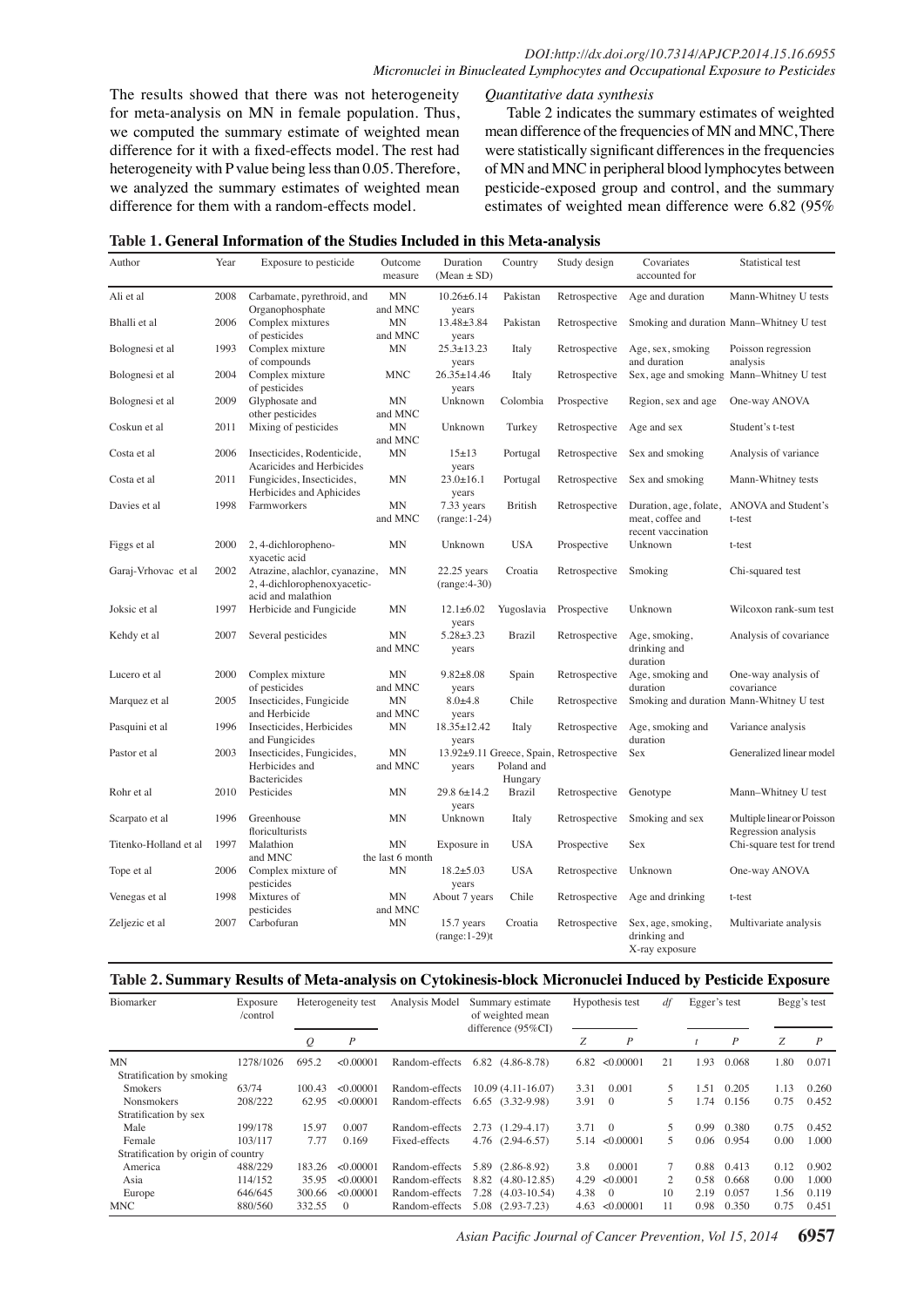*Hai-Yan Yang et al*

| 1А         |                                                                                                                                                                      |             | Exposure |               |               | Control    |      |                 | <b>Mean Difference</b>       | <b>Mean Difference</b>                  |
|------------|----------------------------------------------------------------------------------------------------------------------------------------------------------------------|-------------|----------|---------------|---------------|------------|------|-----------------|------------------------------|-----------------------------------------|
|            | Study or Subgroup                                                                                                                                                    | Mean        |          | SD Total Mean |               |            |      | SD Total Weight | IV, Random, 95% CI           | IV, Random, 95% CI                      |
|            | Ali 2008                                                                                                                                                             | 16.51       | 4.27     | 69            | 5.86          | 3.09       | 69   | 5.2%            | 10.65 [9.41, 11.89]          |                                         |
|            | Bhall 2006                                                                                                                                                           | 20.41       | 4.63     | 29            | 9.03          | 2.46       | 35   | 5.0%            | 11.38 [9.51, 13.25]          | ŕ                                       |
|            | Bolognesi 1993                                                                                                                                                       | 8.57        | 4.91     | 71            | 6.66          | 3.11       | 75   | 5.2%            | 1.91 [0.57, 3.25]            |                                         |
|            | Bolognesi 2009                                                                                                                                                       | 4.98        | 2.15     | 211           | 1.97          | 1.05       | 60   | 5.3%            | 3.01 [2.62, 3.40]            |                                         |
|            | Coskun 2011                                                                                                                                                          | 8.47        | 5.29     | 46            | 4.1           | 3.81       | 48   | 5.0%            | 4.37 [2.50, 6.24]            |                                         |
|            | Costa 2006                                                                                                                                                           | 9.03        | 5.97     | 33            | 3.27          | 2.13       | 33   | 5.0%            | 5.76 [3.60, 7.92]            |                                         |
|            | Costa 2011                                                                                                                                                           | 6.76        | 4.28     | 83            | 2.66          | 2.12       | 93   | 5.2%            | 4.10 [3.08, 5.12]            |                                         |
|            | Davies 1998                                                                                                                                                          | 24.68 13.03 |          | 18            | 26.06         | 11.46      | 21   | 2.9%            | $-1.38$ [ $-9.14$ , 6.38]    |                                         |
|            | <b>Figgs 2000</b>                                                                                                                                                    | 9.1         | 6.2      | 12            | 11            | 4.8        | 9    | 4.1%            | $-1.90$ $[-6.61, 2.81]$      |                                         |
|            | Garaj-Vrhovac 2002                                                                                                                                                   | 61          | 17.47    | 10            | 7.7           | 3.2        | 20   | 2.0%            | 53.30 [42.38, 64.22]         |                                         |
|            | Joksic 1997                                                                                                                                                          | 39.92       | 12.31    | 27            | 7.1           | 4.53       | 35   | 4.0%            | 32.82 [27.94, 37.70]         |                                         |
|            | Kehdy 2007                                                                                                                                                           | 15.81       | 7.05     | 29            | 4.71          | 2.3        | 30   | 4.8%            | 11.10 [8.41, 13.79]          |                                         |
|            | Lucero 2000                                                                                                                                                          | 9.53        | 6.9      | 64            | 7.9           | 0.88       | 50   | 5.1%            | 1.63 [-0.08, 3.34]           |                                         |
|            | Marquez 2005                                                                                                                                                         | 42.89 17.72 |          | 64            | 10.9          | 7.01       | 30   | 3.9%            | 31.99 [26.98, 37.00]         |                                         |
|            | Pasquini 1996                                                                                                                                                        | 15.98       | 7.65     | 48            | 13.3          | 5.35       | 50   | 4.8%            | 2.68 [0.06, 5.30]            |                                         |
|            | Pastor 2003                                                                                                                                                          | 12.55       | 8.5      | 239           | 13.82         | 5.87       | 218  | 5.2%            | $-1.27$ [ $-2.60, 0.06$ ]    |                                         |
|            | Rohr 2010                                                                                                                                                            | 3.67        | 2.41     | 97            | 2.17          | 2.71       | 58   | 5.2%            | 1.50 [0.65, 2.35]            |                                         |
|            | Scarpato 1996                                                                                                                                                        | 7.3         | 2.6      | 23            | 7.4           | 3          | 20   | 5.1%            | $-0.10$ [ $-1.79$ , $1.59$ ] |                                         |
|            | Titenko-Holland 1997                                                                                                                                                 | 18.5        | 8.6      | 38            | 20.6          | 9.1        | 16   | 3.8%            | $-2.10$ [ $-7.33$ , $3.13$ ] |                                         |
|            | <b>Tope 2006</b>                                                                                                                                                     | 81          | 54       | 15            | 46            | 25         | 10   | 4 7%            | 3.50 [0.36, 6.64]            |                                         |
|            | Venegas 1998                                                                                                                                                         | 13.54       | 8.86     | 22            | 11.69         | 9.04       | 16   | 3.6%            | 1.85 [-3.92, 7.62]           |                                         |
|            | Zeliezic 2007                                                                                                                                                        | 13.4        | 5.97     | 30            | 7.4           | 2.03       | 30   | 4.9%            | 6.00 [3.74, 8.26]            |                                         |
|            | Total (95% CI)                                                                                                                                                       |             |          | 1278          |               |            | 1026 | 100.0%          | 6.82 [4.86, 8.78]            |                                         |
|            |                                                                                                                                                                      |             |          |               |               |            |      |                 |                              |                                         |
|            | Heterogeneity: Tau <sup>2</sup> = 18.92; Chi <sup>2</sup> = 695.20, df = 21 (P < 0.00001); l <sup>2</sup> = 97%<br>Test for overall effect: $Z = 6.82$ (P < 0.00001) |             |          |               |               |            |      |                 |                              | 100<br>$-50$<br>50<br>$-100$<br>0       |
|            |                                                                                                                                                                      |             |          |               |               |            |      |                 |                              | Favours experimental<br>Favours control |
|            |                                                                                                                                                                      |             |          |               |               |            |      |                 |                              |                                         |
| 1 <b>B</b> |                                                                                                                                                                      |             | Exposure |               |               | Control    |      |                 | <b>Mean Difference</b>       | Mean Difference                         |
|            | Study or Subgroup                                                                                                                                                    | Mean        |          |               | SD Total Mean |            |      | SD Total Weight | IV, Random, 95% CI           | IV. Random, 95% CI                      |
|            | Ali 2008                                                                                                                                                             | 12.72       | 3.48     | 69            | 4.35          | 2.44       | 12   | 9.3%            | 8.37 [6.76, 9.98]            | ٠                                       |
|            | Bhalli 2006                                                                                                                                                          | 12.62       | 1.47     | 29            | 6.11          | 1.95       | 35   | 9.7%            | 6.51 [5.67, 7.35]            | ŕ                                       |
|            | Bolognesi 2004                                                                                                                                                       | 4.21        | 2.07     | 51            | 3.4           | 1.53       | 24   | 9.7%            | $0.81$ [-0.03, 1.65]         |                                         |
|            | Bolognesi 2009                                                                                                                                                       | 4.64        | 1.98     | 211           | 1.83          | 0.97       | 60   | 9.8%            | 2.81 [2.45, 3.17]            |                                         |
|            | Coskun 2011                                                                                                                                                          | 10.3        | 7.39     | 46            | 4.84          | 4.07       | 48   | 8.8%            | 5.46 [3.03, 7.89]            |                                         |
|            | Davies 1998                                                                                                                                                          | 22.07       | 10.66    | 18            |               | 23.6 10.09 | 21   | 5.1%            | $-1.53$ [ $-8.08, 5.02$ ]    |                                         |
|            | Kehdy 2007                                                                                                                                                           | 15.1        | 6.57     | 29            | 4.62          | 2.41       | 30   | 8.7%            | 10.48 [7.94, 13.02]          |                                         |
|            | Lucero 2000                                                                                                                                                          | 8.72        | 5.84     | 64            | 7.32          | 4.53       | 50   | 9.2%            | 1.40 [-0.50, 3.30]           |                                         |
|            | Marquez 2005                                                                                                                                                         | 36.94       | 14.47    | 64            | 9.93          | 6.17       | 30   | 7.2%            | 27.01 [22.83, 31.19]         |                                         |
|            | Pastor 2003                                                                                                                                                          | 11.4        | 7.58     | 239           | 12.25         | 8.86       | 218  | 9.4%            | $-0.85$ $[-2.37, 0.67]$      |                                         |
|            | Titenko-Holland 1997                                                                                                                                                 | 17.1        | 7.6      | 38            | 18.7          | 7.6        | 16   | 6.9%            | $-1.60$ [ $-6.04$ , 2.84]    |                                         |
|            | Venegas 1998                                                                                                                                                         | 12.73       | 8.11     | 22            | 10.69         | 8.32       | 16   | 6.2%            | 2.04 [-3.26, 7.34]           |                                         |
|            |                                                                                                                                                                      |             |          |               |               |            |      |                 |                              |                                         |
|            | Total (95% CI)                                                                                                                                                       |             |          | 880           |               |            | 560  | 100.0%          | 5.08 [2.93, 7.23]            |                                         |
|            | Heterogeneity: Tau <sup>2</sup> = 12.18; Chi <sup>2</sup> = 332.55, df = 11 (P < 0.00001); l <sup>2</sup> = 97%                                                      |             |          |               |               |            |      |                 |                              | $-100$<br>$-50$<br>o<br>50<br>100       |
|            | Test for overall effect: $Z = 4.63$ (P < 0.00001)                                                                                                                    |             |          |               |               |            |      |                 |                              | Favours experimental<br>Favours control |
|            |                                                                                                                                                                      |             |          |               |               |            |      |                 |                              |                                         |

**Figure 1. Meta-analysis of Total Micronuclei (MN) (1A) and Binucleated Cells with Micronuclei (MNC) (1B) in 1000 Binucleated Lymphocytes Among Total Population.** Each estimate of weighted mean difference on MN and MNC was designated by a solid square, and the 95% confidence interval (95%CI) of each subgroup was shown by transverse line. The blank rhombus at the bottom was the pooled estimate of weighted mean difference by random-effects model



**Figure 2. Funnel Plot Analyses to Detect Publication Bias for MN (2A) and MNC (2B)**

CI: 4.86-8.78) (Figure 1A) and 5.08 (95% CI: 2.93-7.23) (Figure 1B), respectively. We performed meta-analysis on MN frequency stratified by cigarette smoking, sex and origin of country further, our findings showed that there were statistically significant differences in the frequency of MN in peripheral blood lymphocytes between pesticide-

| 3A |                                                                                  |       | Exposure    |     |               | Control |                 |                 | <b>Mean Difference</b>       | <b>Mean Difference</b>                     |
|----|----------------------------------------------------------------------------------|-------|-------------|-----|---------------|---------|-----------------|-----------------|------------------------------|--------------------------------------------|
|    | <b>Study or Subgroup</b>                                                         | Mean  |             |     | SD Total Mean |         |                 | SD Total Weight | IV. Fixed, 95% CI            | IV. Fixed, 95% CI                          |
|    | Ali 2008                                                                         | 16.51 | 4.27        | 69  | 5.86          | 3.09    | 69              | 0.0%            | 10.65 (9.41, 11.89)          |                                            |
|    | <b>Bhall 2006</b>                                                                | 20.41 | 4.63        | 29  | 9.03          | 2.46    | 35              | 0.0%            | 11.38 (9.51, 13.25)          |                                            |
|    | Bolognesi 1993                                                                   | 8.57  | 4.91        | 71  | 6.66          | 3.11    | 75              | 6.9%            | 1.91 (0.57, 3.25)            |                                            |
|    | Bolognesi 2009                                                                   | 4.98  | 2.15        | 211 | 1.97          | 1.05    | 60              | 80.6%           | 3.01 [2.62, 3.40]            |                                            |
|    | Coskun 2011                                                                      | 8.47  | 5.29        | 4R  | 4.1           | 3.81    | 48              | 3.6%            | 4.37 [2.50, 6.24]            |                                            |
|    | Costa 2006                                                                       | 9.03  | 5.97        | 33  | 3.27          | 2.13    | 33              | 0.0%            | 5.76 [3.60, 7.92]            |                                            |
|    | Costa 2011                                                                       | 6.76  | 4.28        | 83  | 2.66          | 2.12    | 93              | 0.0%            | 4.10 (3.08. 5.12)            |                                            |
|    | Davies 1998                                                                      | 24.68 | 13.03       | 18  | 26.06         | 11.46   | 21              | 0.2%            | $-1.38$ [ $-9.14$ , 6.38]    |                                            |
|    | <b>Figgs 2000</b>                                                                | 9.1   | 6.2         | 12  | 11            | 4.8     | 9               | 0.6%            | $-1.90$ [ $-6.61$ , $2.81$ ] |                                            |
|    | Garaj-Vrhovac 2002                                                               |       | 61 17.47    | 10  | 7.7           | 3.2     | 20              |                 | 0.0% 53.30 [42.38, 64.22]    |                                            |
|    | Joksic 1997                                                                      | 39.92 | 12.31       | 27  | 7.1           | 4.53    | 35              | 0.0%            | 32.82 [27.94, 37.70]         |                                            |
|    | Kehdy 2007                                                                       | 15.81 | 7.05        | 29  | 4.71          | 2.3     | 30              | 0.0%            | 11.10 [8.41, 13.79]          |                                            |
|    | Lucero 2000                                                                      | 9.53  | 6.9         | 64  | 7.9           | 0.88    | 50              | 4.3%            | 1.63 [-0.08, 3.34]           |                                            |
|    | Marquez 2005                                                                     | 42.89 | 17.72       | 64  | 10.9          | 7.01    | 30              |                 | 0.0% 31.99 [26.98, 37.00]    |                                            |
|    | Pasquini 1996                                                                    | 15.98 | 7.65        | 48  | 13.3          | 5.35    | 50              | 1.8%            | 2.68 [0.06, 5.30]            |                                            |
|    | Pastor 2003                                                                      | 12.55 | 8.5         | 239 | 13.82         | 5.87    | 218             | 0.0%            | $-1.27$ $[-2.60, 0.06]$      |                                            |
|    | <b>Rohr 2010</b>                                                                 | 3.67  | 2.41        | 97  | 2.17          | 2.71    | 58              | 0.0%            | 1.50 [0.65, 2.35]            |                                            |
|    | Scarpato 1996                                                                    | 7.3   | 2.6         | 23  | 7.4           | 3       | 20              | 0.0%            | $-0.10$ [ $-1.79$ , $1.59$ ] |                                            |
|    | Titenko-Holland 1997                                                             | 18.5  | 8.6         | 38  | 20.6          | 9.1     | 16              | 0.5%            | $-2.10$ [ $-7.33$ , $3.13$ ] |                                            |
|    | <b>Tope 2006</b>                                                                 | 8.1   | 5.4         | 15  | 4.6           | 2.5     | 10              | 1.3%            | 3.50 [0.36, 6.64]            |                                            |
|    | Venegas 1998                                                                     | 13.54 | 8.86        | 22  | 11.69         | 9.04    | 16              | 0.4%            | 1.85 [-3.92, 7.62]           |                                            |
|    | Zeljezic 2007                                                                    | 13.4  | 5.97        | 30  | 7.4           | 2.03    | 30              | 0.0%            | 6.00 [3.74, 8.26]            |                                            |
|    | Total (95% CI)                                                                   |       |             | 545 |               |         | 355             | 100.0%          | 2.86 [2.51, 3.21]            |                                            |
|    | Heterogeneity: Chi <sup>2</sup> = 15.81, df = 9 (P = 0.07); l <sup>2</sup> = 43% |       |             |     |               |         |                 |                 |                              | $-100$<br>$-50$<br>100<br>$^{\circ}$<br>50 |
|    | Test for overall effect: $Z = 15.87$ (P < 0.00001)                               |       |             |     |               |         |                 |                 |                              | Favours experimental<br>Favours control    |
|    |                                                                                  |       |             |     |               |         |                 |                 |                              |                                            |
| 3A |                                                                                  |       | Exposure    |     |               | Control |                 |                 | <b>Mean Difference</b>       | <b>Mean Difference</b>                     |
|    | Study or Subgroup                                                                | Mean  |             |     | SD Total Mean |         |                 | SD Total Weight | IV, Fixed, 95% CI            | IV. Fixed, 95% CI                          |
|    | Ali 2008                                                                         | 12.72 | 3.48        | 69  | 4.35          | 2.44    | 12              | 0.0%            | 8.37 [6.76, 9.98]            |                                            |
|    | Bhalli 2006                                                                      | 12.62 | 1.47        | 29  | 6.11          | 1.95    | 35              | 0.0%            | 6.51 [5.67, 7.35]            |                                            |
|    | Bolognesi 2004                                                                   | 4.21  | 2.07        | 51  | 3.4           | 1.53    | 24              | 63.6%           | $0.81$ [-0.03, 1.65]         |                                            |
|    | Bolognesi 2009                                                                   | 4.64  | 1.98        | 211 | 1.83          | 0.97    | 60              | 0.0%            | 2.81 [2.45, 3.17]            |                                            |
|    | Coskun 2011                                                                      | 10.3  | 7.39        | 46  | 4.84          | 4.07    | 48              | 0.0%            | 5.46 (3.03. 7.89)            |                                            |
|    | Davies 1998                                                                      | 22.07 | 10.66       | 18  | 23.6          | 10.09   | 21              | 1.0%            | $-1.53$ [ $-8.08, 5.02$ ]    |                                            |
|    | Kehdy 2007                                                                       | 15.1  | 6.57        | 29  | 4.62          | 2.41    | 30              | 0.0%            | 10.48 [7.94, 13.02]          |                                            |
|    | Lucero 2000                                                                      | 8.72  | 5.84        | 64  | 7.32          | 4.53    | 50              | 12.2%           | 1.40 [-0.50, 3.30]           |                                            |
|    | Marquez 2005                                                                     |       | 36.94 14.47 | 64  | 9.93          | 6.17    | 30 <sub>0</sub> |                 | 0.0% 27.01 [22.83, 31.19]    |                                            |
|    | Pastor 2003                                                                      | 11.4  | 7.58        | 239 | 12.25         | 8.86    | 218             | 19.2%           | $-0.85$ $[-2.37, 0.67]$      |                                            |
|    | Titenko-Holland 1997                                                             | 171   | 76          | 38  | 18.7          | 7.6     | 16              | 2.3%            | $-1.60$ $[-6.04, 2.84]$      |                                            |
|    | Venegas 1998                                                                     | 12.73 | 8.11        | 22  | 10.69         | 8.32    | 16              | 1.6%            | 2.04 [-3.26, 7.34]           |                                            |
|    |                                                                                  |       |             |     |               |         |                 |                 |                              |                                            |
|    | Total (95% CI)                                                                   |       |             | 432 |               |         | 345             | 100.0%          | $0.50$ [-0.16, 1.17]         |                                            |
|    | Heterogeneity: Chi <sup>2</sup> = 5.98, df = 5 (P = 0.31); $I^2$ = 16%           |       |             |     |               |         |                 |                 |                              | $-100$<br>$-50$<br>50<br>100<br>Ò          |
|    | Test for overall effect: $Z = 1.48$ (P = 0.14)                                   |       |             |     |               |         |                 |                 |                              | Favours experimental Favours control       |

**Figure 3. Results of Sensitivity Analyses**

exposed group and control group among smokers and nonsmokers, male and female population, and American, Asian and European country in stratified analyses, and the summary estimates of weighted mean difference were 10.09 (95% CI: 4.11-16.07) and 6.65 (95% CI: 3.32-9.98), 2.73 (95% CI: 1.29-4.17) and 4.76 (95% CI: 2.94-6.57), and 5.89 (95% CI: 2.86-8.92), 8.82 (95% CI: 4.80-12.85) and 7.28 (95% CI: 4.03-10.54), respectively (Table 2).

#### *Bias diagnosis*

Publication bias was assessed for MN (22 studies) and MNC (12 studies). The results for MN (Figure 2A) and MNC (Figure 2B) were a symmetric funnel plot. Our results from Egger's test and Begg's test showed that there was no publication bias for MN and MNC among total population as well (Table 2). Publication bias might not have significant influences on the summary estimates of MN in stratified analyses as well (Table 2).

#### *Sensitivity analyses*

We conducted the sensitivity analyses and found that the study including Bolognesi et al., 1993, Bolognesi et al., 2009, Coskun et al., 2011, Davies et al., 1998, Figgs et al., 2000, Lucero et al., 2000, Pasquini et al., 1996, Titenko-Holland et al., 1997, Tope et al., 2006 and Venegas et al., 1998 was homogenous for MN, the *Q* value for test of heterogeneity was 15.81 (*df*=9, *p*=0.07) and the summary estimate of weighted mean difference was 2.86 (95% CI: 2.51-3.21) (Figure 3A). The study was homogenous for MNC, while including Bolognesi et al., 2004, Davies et al., 1998, Lucero et al., 2000, Pastor et al., 2003, Titenko-Holland et al., 1997 and Venegas et al., 1998, the *Q* value for test of heterogeneity was 5.98 (*df*=5, *p*=0.31) and the summary estimate of weighted mean difference was 0.50 (95% CI: -0.16-1.17) (Figure 3 B).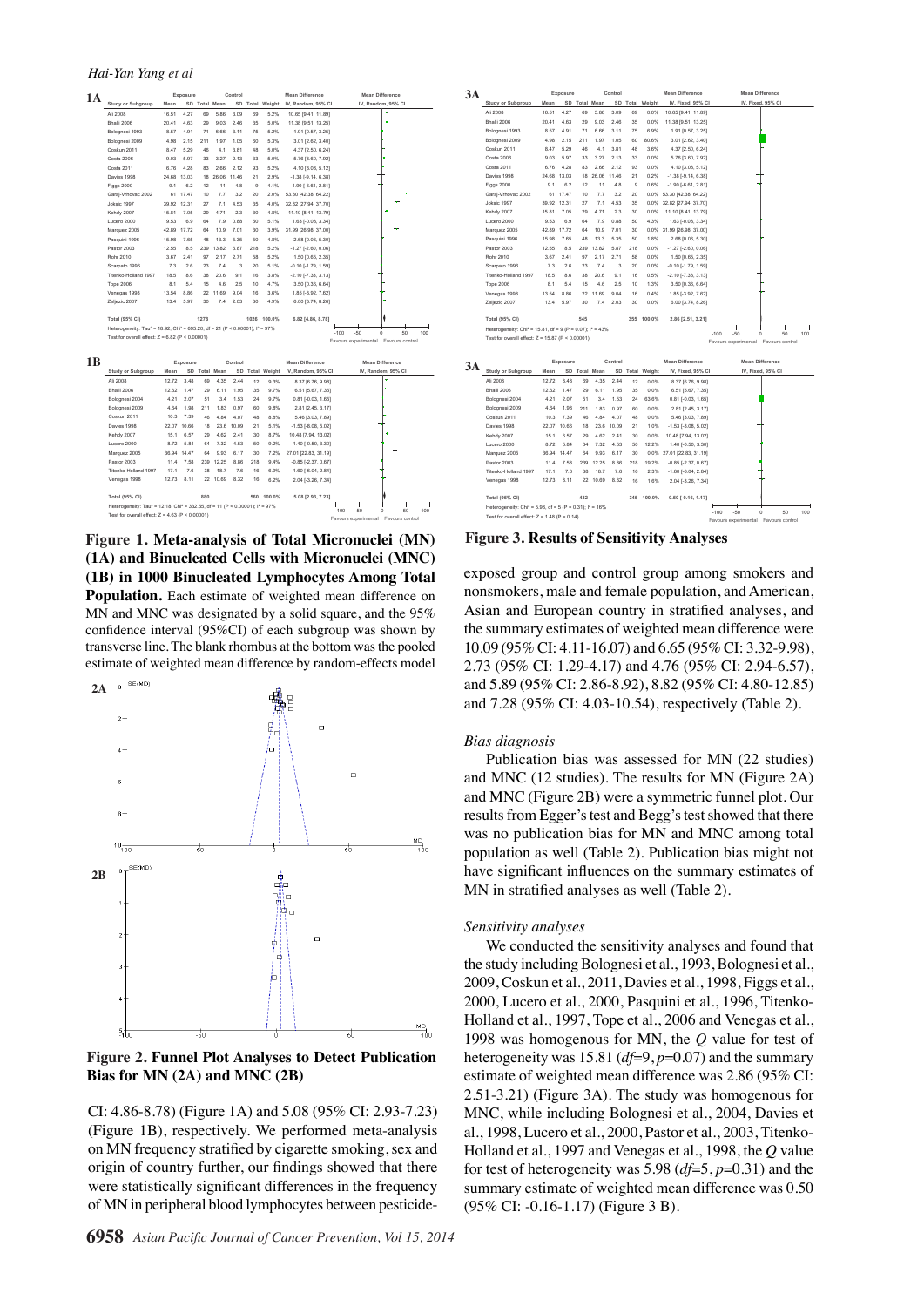# **Discussion**

Micronuclei originate mainly from chromosome breaks or whole chromosomes that fail to engage with the mitotic spindle and therefore lag behind when cells divide. It is the only biomarker that permits the assessment of both clastogenic and aneugenic effects in a vast range of cells, since they are determined in interphase. CBMN assay in human peripheral blood lymphocytes was firstly established by Fenech in 1985, which had several advantages such as speed and ease of analysis, no requirement for metaphase cells and reliable identification of cells that have completed only one nuclear division, comparing with chromosomal aberrations and the conventional micronucleus (Fenech, 1997). Frequencies of CBMN in peripheral blood lymphocytes were the most frequent cytogenetic biomarkers of occupational population exposed to pesticides. Recently, El-zein has reported that CBMN assay might be a good predictor of lung cancer risk (El-Zein et al., 2006).

Several studies have shown that certain pesticide induced an increase frequency of MN and MNC in assays performed in vitro. Zeljezic et al found that the total number of micronuclei was significantly increased in cytokinesis-blocked lymphocytes treated with 0.4μg/ml and 4μg/ml 2, 4-dichlorophenoxyacetic acid, compared to the negative controls (Zeljezic et al., 2004). A significant increase in micronucleated cells was found in isolated lymphocytes at high dose levels (75-100μg/ml) of malathion in comparison with negative controls (Titenko-Holland et al., 1997). The total number of micronuclei observed in binuclear peripheral blood lymphocytes of the *p*, *p*'-DTT-exposed samples (ranging from 32 to 47) was significantly greater than that detected in the unexposed control sample, where the total number of micronuclei was 7 (Garaj-Vrhovac et al., 2008). Surralles et al reported that significantly increased frequencies of micronuclei and micronucleated binucleated cells in cultured human lymphocytes were induced by a 48-hour treatment with alachlor, compared with negative controls (Surralles et al., 1995).

Our meta-analysis showed that the frequency of MN in peripheral blood lymphocytes was significantly higher in the pesticide-exposed group than that in control group evidenced by a random-effects model, where the summary estimate of weighted mean difference was 6.82 (95% CI: 4.86-8.78). A significantly increased frequency of MNC in peripheral blood lymphocytes was also observed in the pesticide-exposed group compared with control group, the summary estimate of weighted mean difference was 5.08 (95% CI: 2.93-7.23), but the summary estimate of weighted mean difference was 0.50 (95% CI: -0.16- 1.71) in sensitivity analysis. Our findings indicated that exposure to pesticides could induce significantly increased levels of chromosome damage in peripheral blood lymphocytes measured by MN, which might be a more sensitive indicator of early genetic effects than MNC by using CBMN assay for occupationally pesticide-exposed population.

There are some limitations inherent in this present

meta-analysis. Firstly, only published literatures were included in this study. Therefore, publication bias may have occurred. To address this issue, both Egger's test and Begg's test were conducted simultaneously. Our results showed that the likelihood of key publication bias was negligible in this present study. Secondly, several factors such as sex, age, duration, smoking status, category of pesticide and levels of environmental exposure to pesticides might affect the frequency of MN in peripheral blood lymphocytes. Bolognesi et al observed an age-related increase of MN in human lymphocytes (Bolognesi et al., 1997); Bonassi et al reported that sex had an influence on MN evidenced from a large sample and review of the literature (Bonassi et al., 1995). Smoking status and sex were stratified in this meta-analysis for MN frequency further, and we also observed a significantly higher frequency of MN in peripheral blood lymphocytes among smokers and nonsmokers, male and female population exposed to pesticides in comparison with their corresponding control group, respectively. However, other confounders were not stratified in this meta-analysis, since only a few investigators reported such results and stratified range was not uniform for some factors. Thirdly, since both studies on MN and MNC were heterogeneous, we performed sensitivity analysis further, and found that the studies were homogenous for MN and MNC, when some articles were excluded.

Considering that the origin of studied population might have effects on the MN frequency among subjects exposed to pesticides, country of studied population was stratified in this meta-analysis further. We observed that there were significantly increased frequencies of MN in exposed group among American, Asian and European country, compared with their corresponding control group.

It is acknowledged that there is the main limitation of the classification of pesticides. Pesticides encompass many distinct chemicals and chemical classes including herbicides, insecticides, acaricides, rodenticides and fungicides. Some of them are used to kill weeds, while others kill insects and other pests via a variety of mechanisms of action. Perhaps, different pesticides had different cytogenetic effects on organisms. Stratification on category of pesticides should be performed in this meta-analysis. However, almost all of studies included in this study reported complex pesticides exposure rather than single pesticide exposure. Therefore, we could not perform sub-analysis on pesticides classification.

In summary, results from this current meta-analysis showed a significant increase in MN frequency in peripheral blood lymphocytes among pesticide-exposed population. MN might be a more sensitive biomarker than MNC while being used to evaluate the genetic damage induced by occupational exposure to pesticides. However, our meta-analysis was performed on population-based study, meta-analysis based on individual data might provide more precise and reliable results. When sufficient individual data are available, it may be likely to deal with the issue of confounders including sex, age, duration, smoking status, category of pesticides and levels of exposure to pesticides.